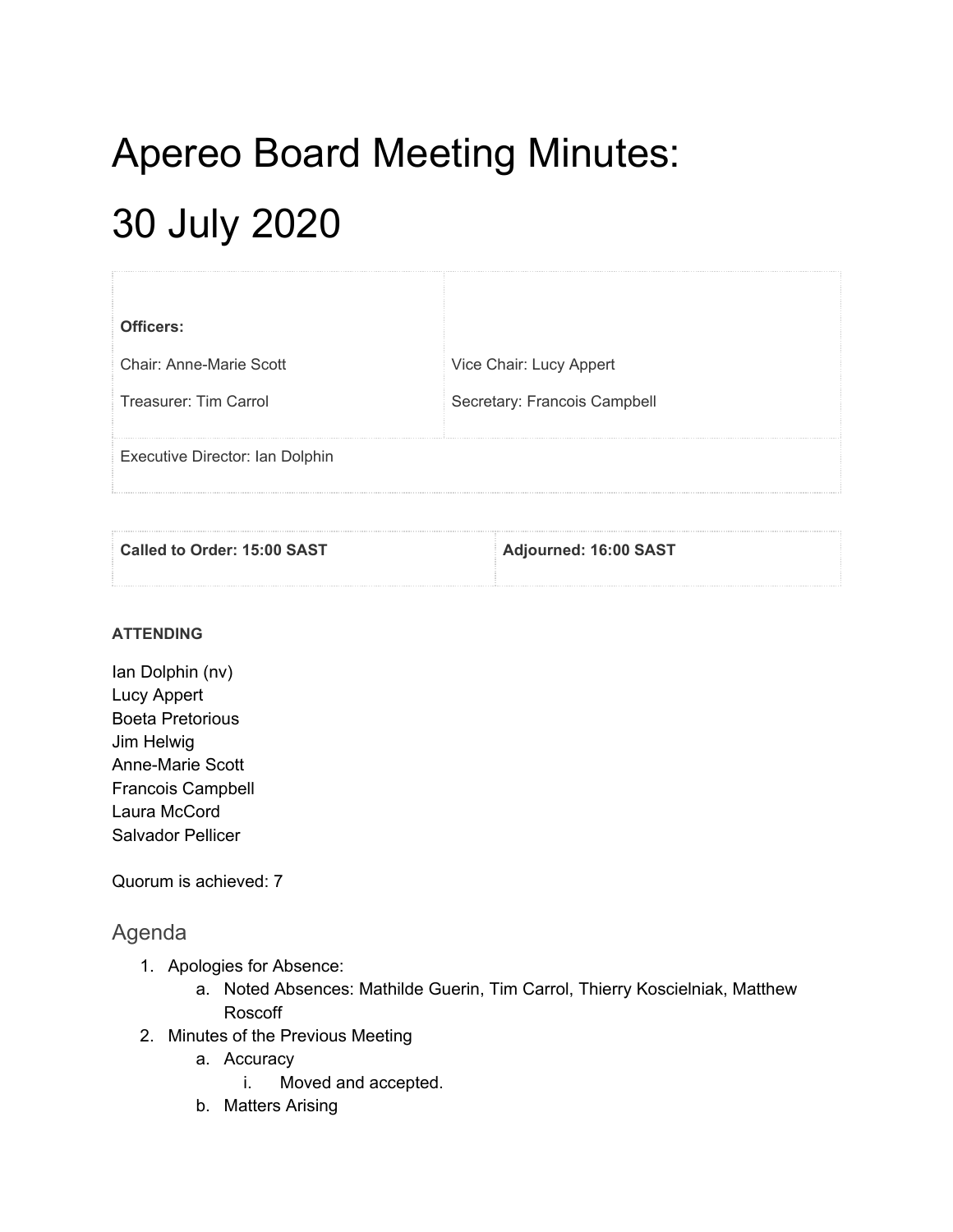- i. Meeting re Incubation/Acceleration sced late August
	- 1. Agreed
- ii. Incubation process amendments with IWG. Board approve via email?
	- 1. Agreed
- 3. Financial Reports
	- a. Donation from Charles Severance Note
		- i. 001 of Friends of Apereo
	- b. Membership list
		- i. Discussed current status and concomitant action
	- c. Open Apereo 2020 Out-turn
		- i. Better than break even achieved, funds will be deliberated upon and assigned to suitable funding pool(s).
	- d. Financial reports
		- i. Continued discussion on clearer status indicators for trends.
			- 1. Modeling based on scenarios
			- 2. Projections
			- 3. Contingencies
		- ii. Further discussion on attracting new members
		- iii. Covid-19 Impact being discussed in terms of budgets and contributions from institutions, and the efforts to be made.
			- 1. Mitigating factors discussed and required actions planned.
			- 2. Shifting funding, roles and models ( Strategic vs Commodities )
			- 3. Consultancies
	- e. Audit Progress
		- i. Critical documentation has been collected and final outstanding documentation to be collated and the process to be given energy and commitment.
- 4. Board Elections: Draft Timeline
	- a. Amendment to be made to consider US Holidays
	- b. Consensus achieved.
- 5. Open Apereo 2021 Discussion
	- a. (for consideration) "That Open Apereo 2021 be planned in the first instance as a virtual event, with face to face components added if they become feasible."
		- i. Visas, Travel, Budgets are leading us to believe that Virtual Events would be the most appreciated.
		- ii. Focus on discussions about planning and immediate actions.
		- iii. Moved (Lucy) and seconded ( Jim )
- 6. Value/Values Document refresh. Progress and discussion.
	- a. Board has committed to reviewing it
	- b. Intention and purpose of the document to be expanded upon
	- c. A reduced Single Pager to be developed for high level distribution
	- d. Decision on revisions to be finalised on-list.
- 7. August Board Call